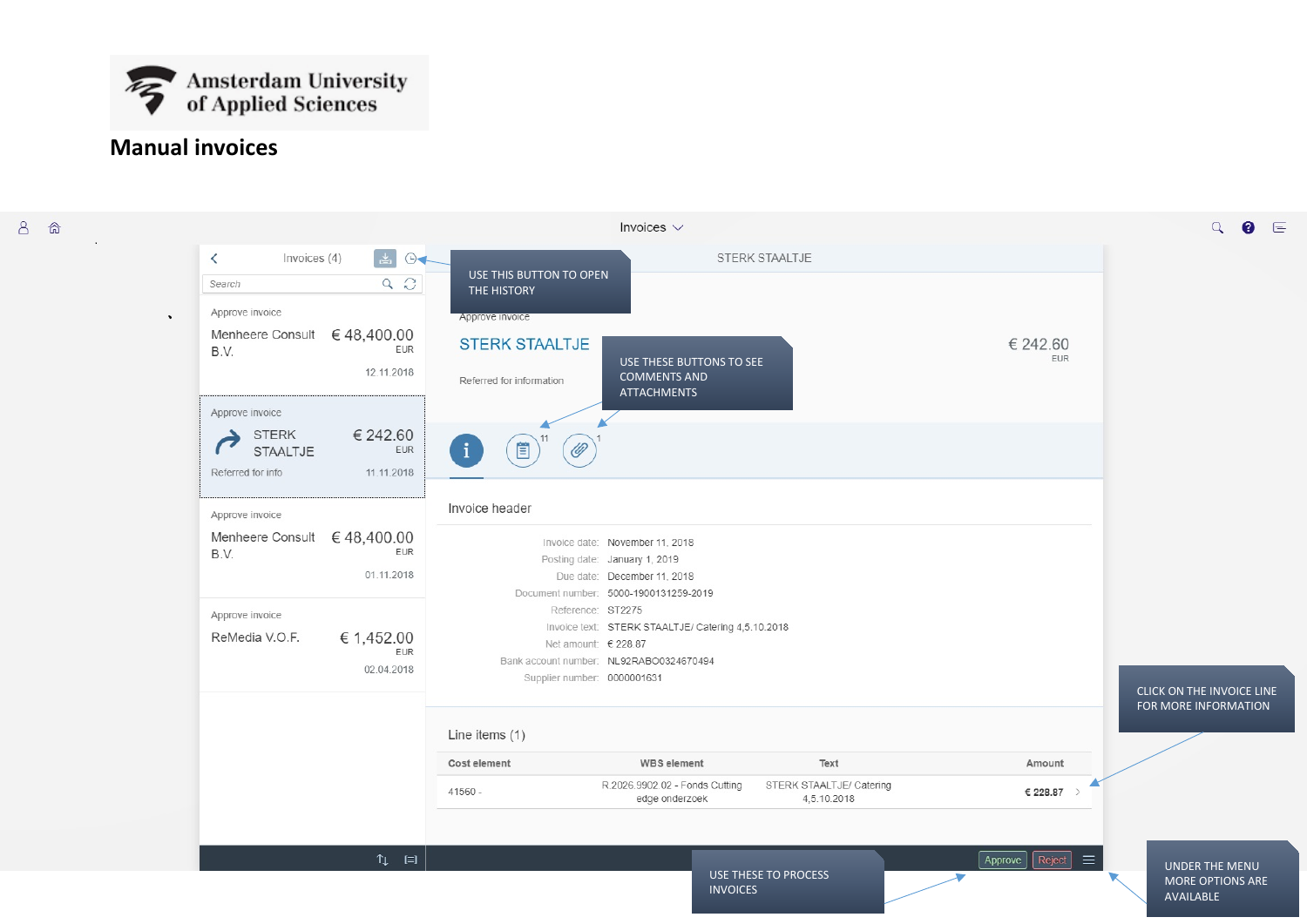



Use this button top approve an invoices. If your mandate is not sufficient, the invoice will be forwarded to the next in line(according to the budget holders table) automatically.



Use this button to return an invoice to Accounts payable. Make sure to enter the reason why in the comment field.



# **Refer**

If you want to check an invoice with a colleague, use refer. The recipient can enter a comment and send the invoice back to you for processing.

# **Credit note requested**

If an invoice is incorrect you ask the supplier for a credit note yourself. When the credit note shows up on your work list you can approve it together with the invoice so they balance out.

#### **Who can approve invoices?**

In the budget holder table the contact persons and budget holders are registered, as are their mandates. The AC sends the invoice to the contact person. If there is no contact person available the invoice will appear in the Work list of the budget holder with the lowest mandate. You cannot select a colleague yourself (unless it's a referral)

#### **Substitute**

If you're absent make sure to appoint a substitute for your tasks. Your mandate will be transferred to your substitute temporarily.

#### **Invoice requirements**

1. Submitting invoices: only by the supplier and by email:

# [digifactuur@hva.nl.](mailto:digifactuur@hva.nl)

2. Attention of: Amsterdam University of Applied Sciences, attn. Accounts Payable.

3. Reference: an AUAS cost centre, AUAS WBS-element or AUAS order number

4. Name of the contact person or the person who submitted the order.